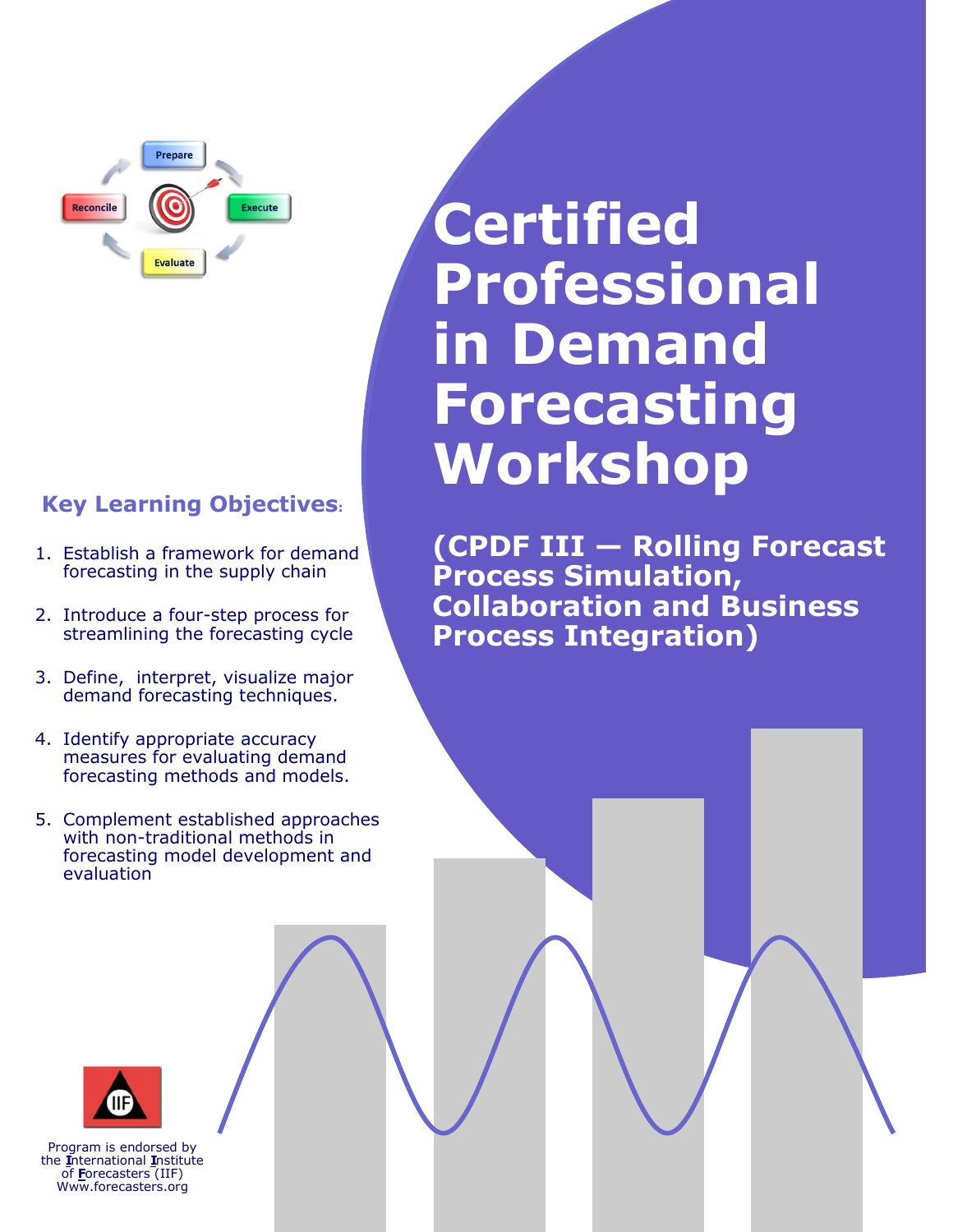### **Day 1**

#### **Part I** – *The Demand Forecasting and Integrated Business Planning Process in The Supply Chain*

- Concepts of Change and Chance in demand forecasting
- Role of demand forecasting in the supply chain
- Contrasting simple, complicated and complex processes
- Understanding the perspective roles of demand forecasters, demand planners and demand managers
- Establishing a Budget Forecasting Cycle for a forecasting Simulation game
- The PEER Model
- Internal and external drivers of demand (good factors)

**Computer Workshop 28**– *Targeting the Environment for a Rolling Budget forecasting Process*

- Define factors affecting demand for GLOBL's product lines
- As a prelude to developing statistical forecasting models, how can you quantify the impact of a factor over time?
- Evaluate the overall impact of the environment on demand

#### **Part II** – A *Data Framework for Creating a Forecast Decision Support System*

- Ways to characterize demand
- Types of activity being forecast
- Budget data for a rolling forecast
- Lead –times and rolling forecast horizons
- The on demand dashboard and forecasting system
- Who is the customer?: Determining forecasting requirements by organization
- Internal factors likely to influence forecast
- Establishing a database framework for efficient storage and retrieval of data and information

**Computer Workshop 29** – *Understanding the Data Structure in the Rolling Budget Forecasting Game*

#### **Part III** – *Creating Rolling Baseline Forecasts for a Budget Forecasting Cycle*

- Improving the quality of data in preparation of
- a statistical forecast

• Selecting the appropriate aggregation level at which statistical forecasting engine to create unconstrained rolling baseline forecasts

• Allocating unit and revenue forecasts to lowest levels: SKU and Customer/Locations

• Recognizing the implications of making subjective judgments and overrides to multi-level forecasts

**Computer Workshop C** –Adjusting Baseline Forecasts With Managed Overrides

#### **Part IV**– *Goals and Objectives of the Forecast Simulation Game*

- Define the objectives of the forecasting cycle
- Recognize the drivers of demand
- Create a rolling baseline forecast for a multi-period horizon
- Evaluate forecasting performance over the horizon with multiple metrics
- Recognize and document adjustments and overrides necessary to reflect changes in the business environment and updated assumptions
- Re– forecast for another multi-period horizon

• Re-evaluate forecasts (CHANGE), associated prediction limits (CHANCE), and base assumptions and a rationale for advice to management and forecast users

Start of Competitive Forecasting Game

#### Part V- Bias and Precision: Establishing Forecast **Error Metrics with Statistical Models**

- Defining Bias and Precision as the basis for determining forecast accuracy
- Interpreting prediction limits in statistical models
- Identifying accuracy measures for evaluating demand forecasts

• Defining Key Performance Indicators (KPI) for uses of forecasts

**Computer Workshop 31- Handling Exceptions-How to** Use Evaluation Criteria to Measure Forecasting Performance

Submission of Third and Final Rolling Forecast

**Management Presentations by Teams** 

#### **Part VI** - *Recap of Simulation Game*

**Presentation of Game Awards**

**Workshop Takeaways and Closing Remarks**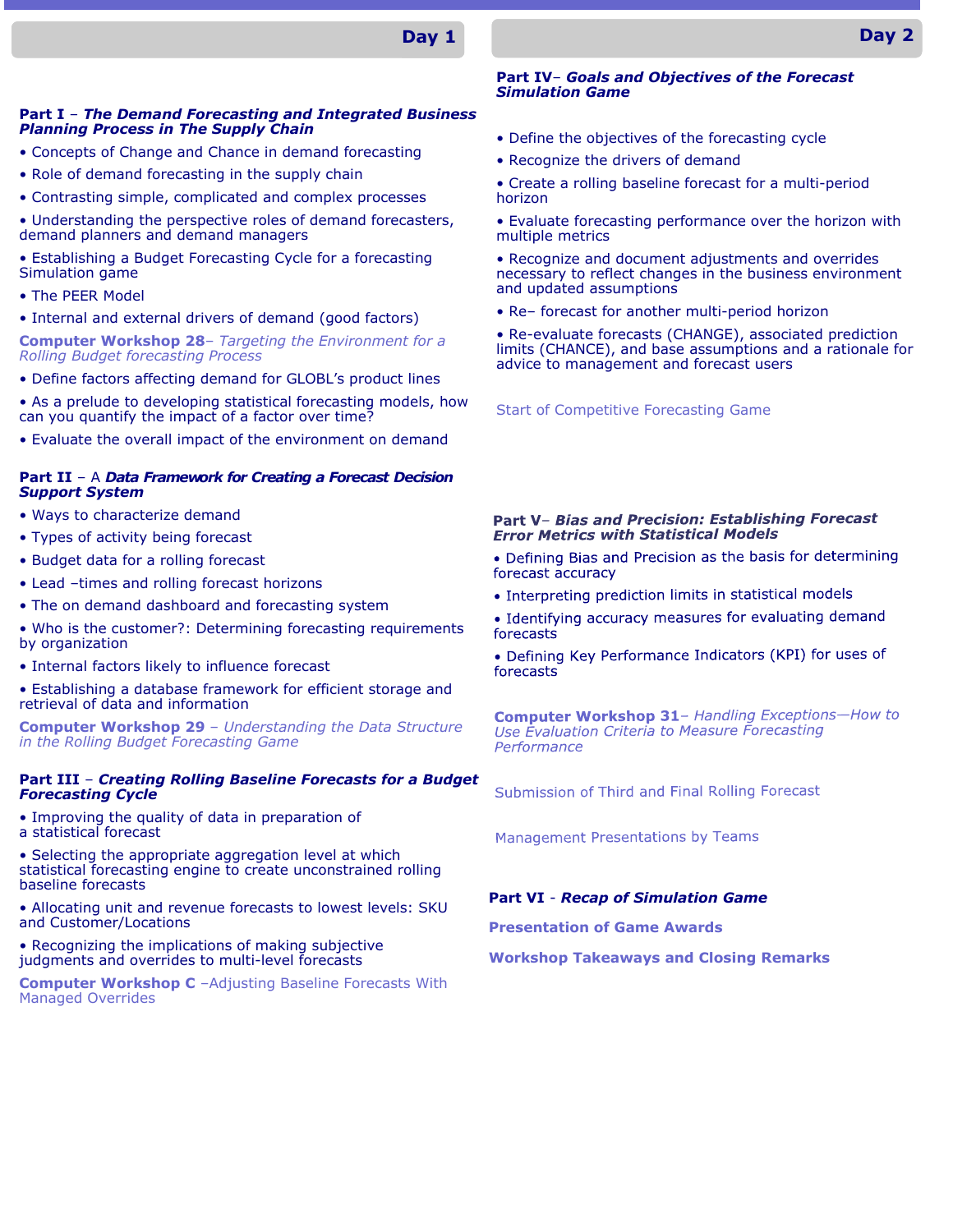### **Overview**

Each Level of the CPDF program consists of both instructor-led workshop training hours, and independent hours to be accomplished through self-paced e-learning environment. The successful completion of each level will qualify participants to earn a certificate, CPDF levels & certificates are described below:



#### **Program Requirements:**

- College degree or Job experience
- Reasonable experience in MS Excel
- Acceptable level of English language

#### **Program Assessment:**

- Full attendance of hands-on workshops is required
- Successful submission of required worksheets through e-learning system
- CPDF is not a test-based program.

**It's a hand-on workshop. Please bring your own laptops to run the computer exercises!!** 



## Who Should Attend?

Demand Forecasters **Comand Forecasters<br>Operations Specialists<br>Demand planners Operations Specialists<br>Demand planners<br>Supply planners<br>Production Managers<br>Operations Managers<br>Financial analysts Frecations Manag<br>Financial analysts<br>Market analysts Market analys**<br>Market analysts<br>Researchors Researchers Forecasters Economists Strategists **Callegists**<br>Marketing & Sales managers

#### **WHY STUDY WITH US?**

#### 1.International trainers

2.Trainers have long and global experience in demand management and forecasting.

3.High quality and excellent style of delivery with participative debate and discussion, case studies.

4.E-learning service through a unique Online Web Platform designed exclusively for CPDF Students.

5.100% Student pass rate, endorsed by past and present students in the region.

6.Abilities to enhance local demand date with international experience and theories.

7.Interchange demand forecasting experience management with local culture and knowledge.